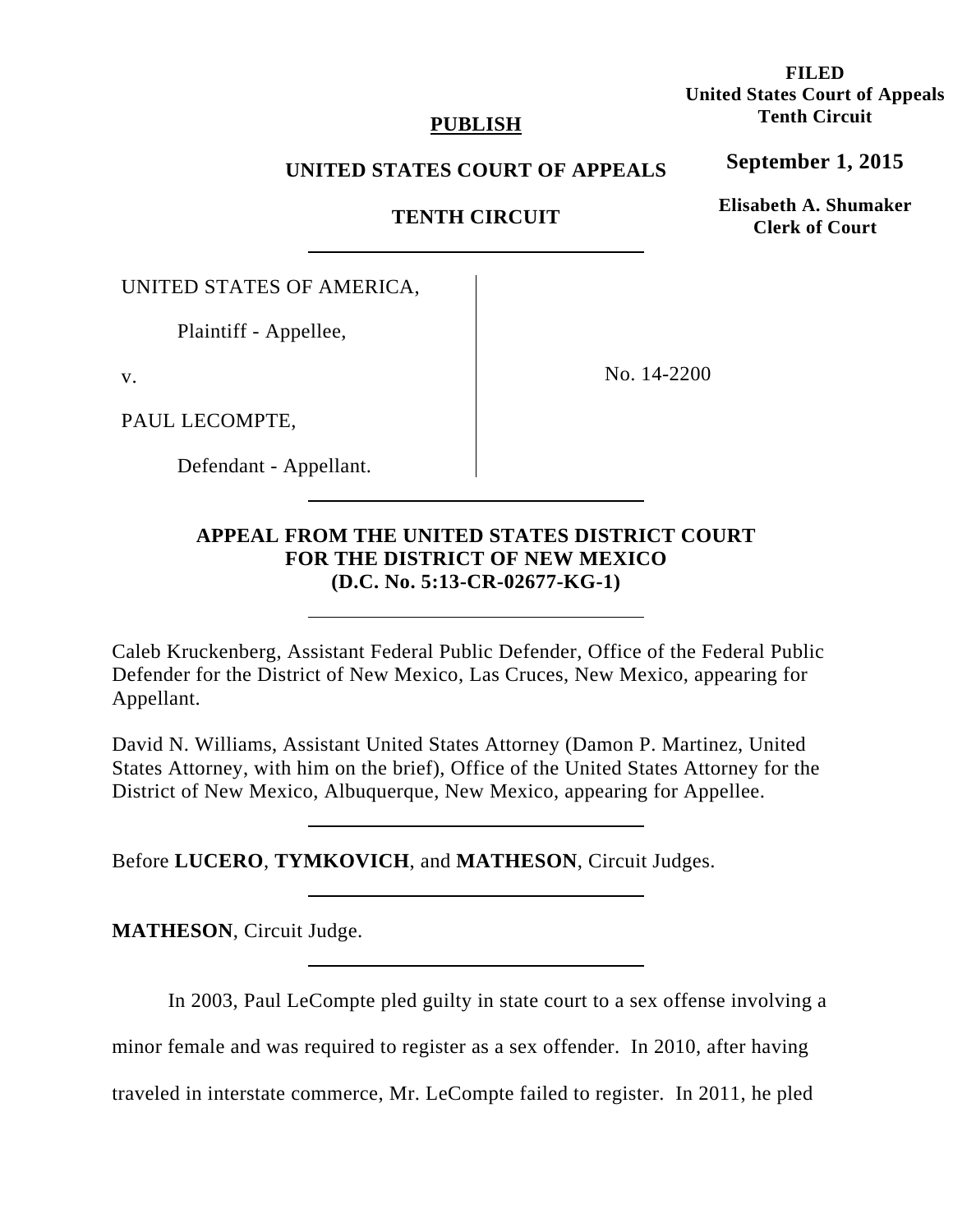guilty in federal court to failing to register under the Sex Offender Registration and Notification Act ("SORNA"). As part of the sentence on this conviction, the district court imposed several conditions, including one prohibiting any association with minors except in the presence of an adult approved by the U.S. Probation Office ("Probation").

In 2014, a probation officer visited Mr. LeCompte's home and found him sitting outside with several adults (none of them approved by Probation) and his then-girlfriend's<sup>1</sup> three-year-old granddaughter. Because Mr. LeCompte had associated with a minor—the granddaughter—in the absence of an approved adult, Probation filed a petition to revoke Mr. LeCompte's supervised release. Mr. LeCompte moved to dismiss, challenging the supervised release condition as applied. The district court denied his motion, revoked his supervised release, and sentenced Mr. LeCompte to a prison term. It also imposed six standard sex offender conditions.

Mr. LeCompte appeals the district court's denial of his motion to dismiss. He also challenges the procedural and substantive reasonableness of the six sex offender conditions imposed. Exercising jurisdiction under 18 U.S.C. § 3742(a), we reverse the denial of the motion to dismiss and remand for further proceedings. We do not reach his challenges to the six conditions.

<sup>&</sup>lt;u>1</u>  $<sup>1</sup>$  Mr. LeCompte's then-girlfriend has since become his fiancée.</sup>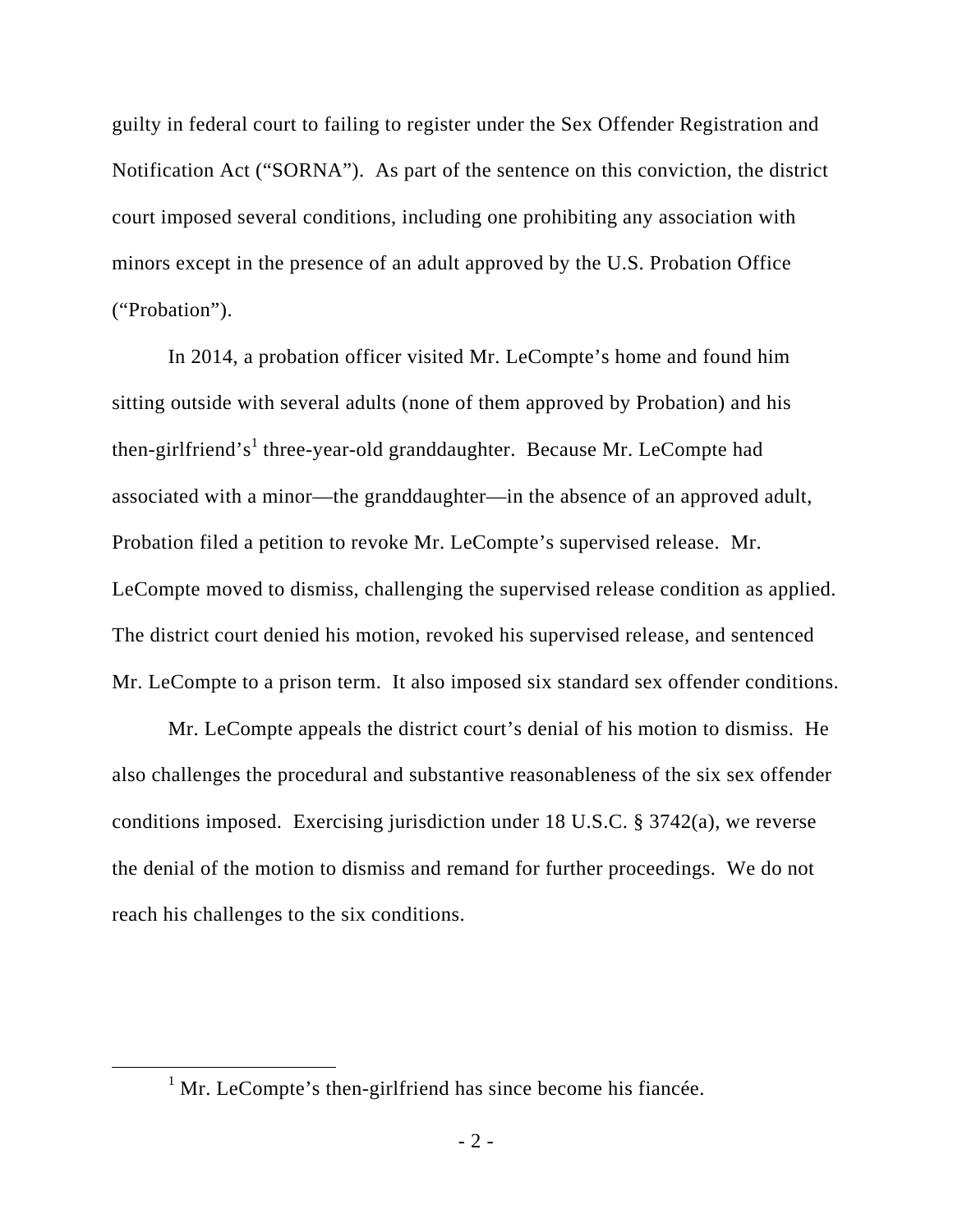#### I. **BACKGROUND**

#### A. *Factual and Procedural History*

# 1. **Underlying Sex Offense**

On July 21, 2003, Mr. LeCompte pled guilty to five counts of criminal sexual penetration in the fourth degree in violation of New Mexico law. He was 29 years old. The offense arose from Mr. LeCompte's engaging in sexual encounters with a minor female approximately 15 times, aware she was 14 years old. He was sentenced to 15 months in prison and was required to register as a sex offender.

#### 2. **Failure to Register Conviction and Sentencing**

After traveling from New Mexico to Nevada in 2010, Mr. LeCompte failed to register. On May 26, 2011, Mr. LeCompte pled guilty to failing to register as a sex offender after having traveled in interstate commerce, in violation of 18 U.S.C. § 2250(a), a SORNA provision. Before sentencing, Probation prepared a presentence report ("PSR"). The PSR recommended the imposition of several special conditions, including one titled "Minor Prohibition": "You shall not associate with persons under the age of eighteen (18), except in the presence of a responsible adult who is aware of the nature of your background and current offense, and who has been approved by the probation officer." ROA, Vol. 2 at 42.

On September 12, 2011, the district court sentenced Mr. LeCompte to 21 months in prison and five years of supervised release. The court also imposed 22 conditions of supervised release, including the minor prohibition condition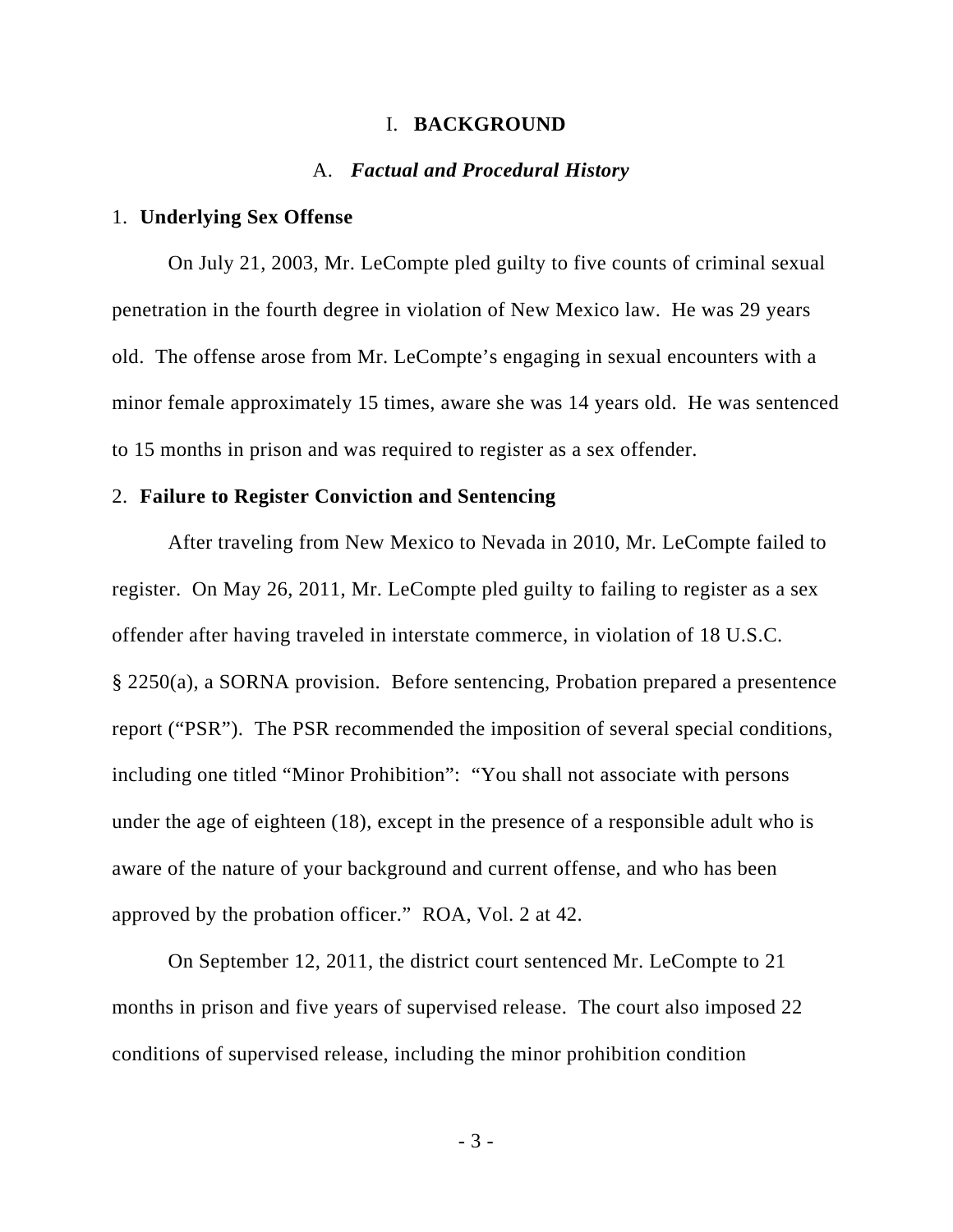recommended by Probation. Mr. LeCompte did not appeal the minor prohibition condition.

## 3. **Revocation of Supervised Release**

On August 28, 2014, Probation Officer Chris Pena visited Mr. LeCompte at his residence. Upon arrival, he saw Mr. LeCompte sitting outside with his grandparents, his then-girlfriend, her adult daughter, and her three-year-old granddaughter. There was no approved adult on the premises. The incident presented a technical violation of the minor prohibition condition.

In response to this incident, Officer Pena administered a polygraph examination to Mr. LeCompte. Officer Pena determined he would not petition for a violation of supervised release if the polygraph test indicated this incident had been Mr. LeCompte's only contact with a child. During the polygraph examination, Officer Pena asked Mr. LeCompte about any other contact with children. He denied having any such contact. But when the polygraph examination indicated that Mr. LeCompte's response was deceptive, he revealed having had two other interactions with minor children. He explained that earlier in August 2014, he had met his girlfriend at her house and her minor granddaughter had been present, but he and his girlfriend promptly left the house. Mr. LeCompte also reported that he was at church when his "step-brother['s] kids [came] up to [him] and [gave him] a hug before church started." *Id.* at 148.<sup>2</sup>

 $\frac{1}{2}$  $2$  Mr. LeCompte provided this information about his church encounter in the "Failure of Polygraph Addendum Report Form," ROA, Vol. 2 at 148, a form that Mr.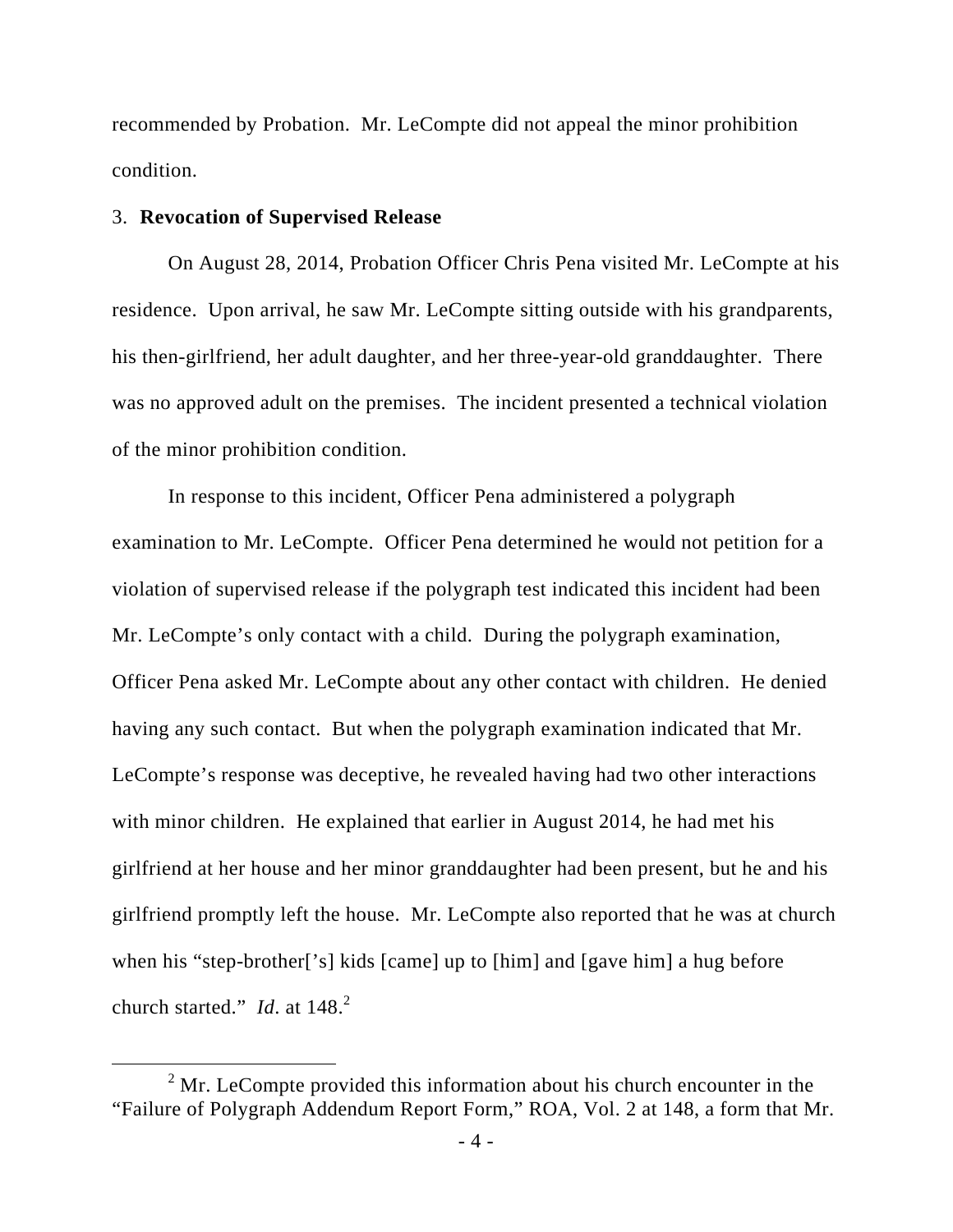On September 18, 2014, Officer Pena filed a "Petition for Revocation of Supervised Release," which alleged that Mr. LeCompte had violated the minor prohibition condition based on all three incidents. On October 9, 2014, Mr. LeCompte moved to dismiss the petition, challenging the minor prohibition condition as applied to the conduct underlying the alleged violation of supervised release. The Government filed a response in opposition.

On November 3, 2014, the district court held a hearing on the motion. Mr. LeCompte's counsel first argued the court was "the proper venue for this motion. . . . Certainly, Mr. LeCompte could have appealed these conditions when they were first imposed, but now he's facing violation, and he's entitled, as I read the cases, to challenge the basis for that condition as it applies to his conduct." ROA, Vol. 5 at 4. The Government contended the court could not hear the motion. The district court concluded Mr. LeCompte could raise an as-applied challenge to the condition's validity during the revocation proceedings.

The court then heard testimony from Officer Pena. He testified, in part, that "any contact," even a "chance encounter," with a child could "potentially" be a violation of the minor prohibition condition. *Id*. at 19, 25. He described the approval process for a "responsible adult" as potentially "lengthy," *id*. at 28, involving the

LeCompte had to fill out after he had been found untruthful in the polygraph examination, *see id*. at 7-8. The form seems to indicate the incident with his niece and nephew occurred only once. *See id*. at 148. But Officer Pena stated that Mr. LeCompte admitted this contact occurred each week when he attended church. The district court made no finding on the matter and, as explained below, based its violation on only the August 28 incident.

 $\overline{a}$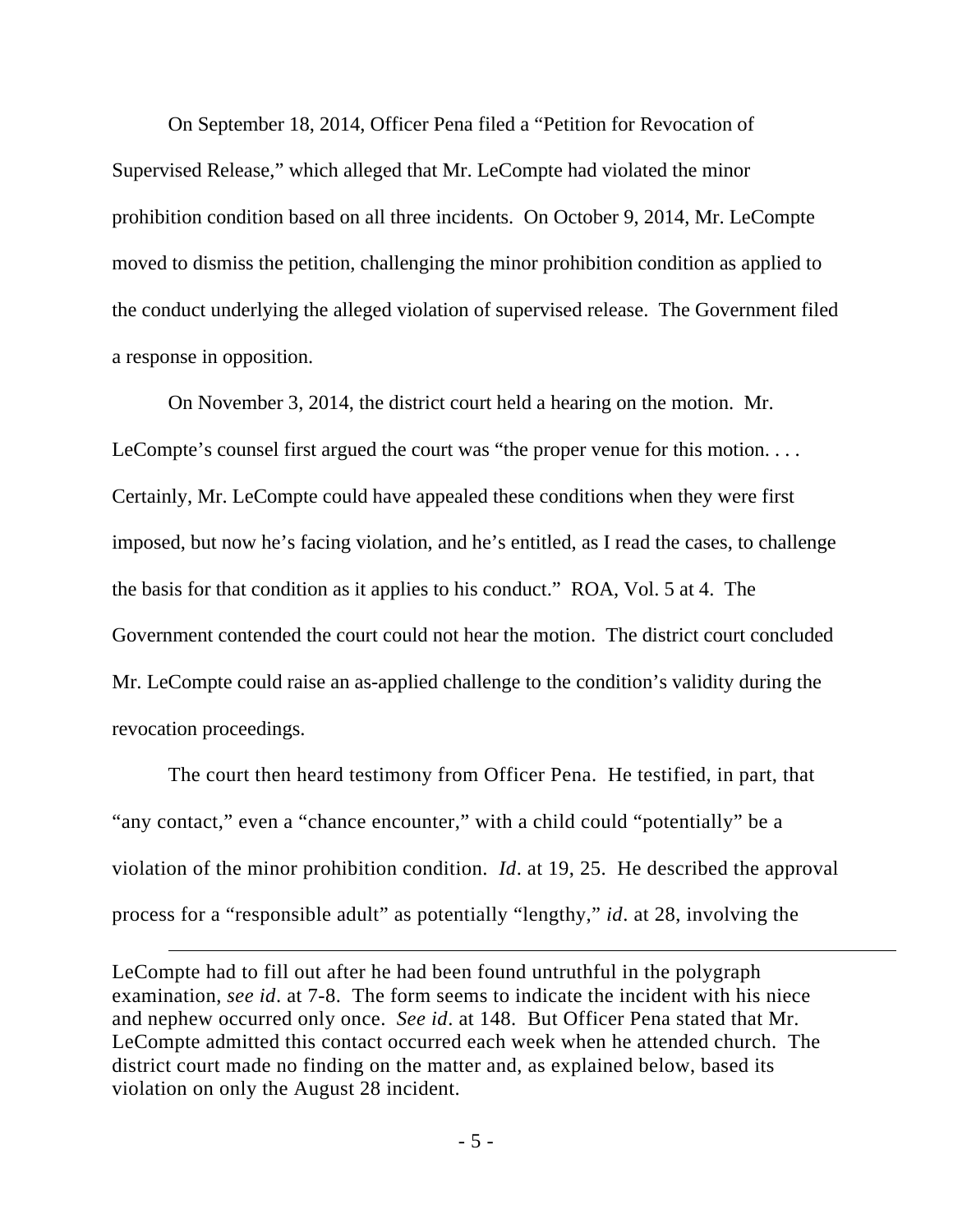adult in individual sessions with Mr. LeCompte in sex-offender treatment and then determining "as time goes on" whether to approve the person "based on [his or her] willingness to participate [and] based on the defendant's progress in treatment and assessments," *id*. at 29-30.

After hearing this testimony and the parties' arguments on the merits of the asapplied challenge, the district court orally denied Mr. LeCompte's motion to dismiss and revoked his supervised release. The court chose to address Mr. LeCompte's asapplied challenge to the minor prohibition condition on the merits, and concluded the condition was "reasonably related to the circumstances that gave rise to the offense of conviction and to the history and characteristics of the defendant." *Id*. at 39-40. The court also said the motion to dismiss could be denied under a heightened scrutiny standard, *id*. at 40, presumably because it believed the minor prohibition condition implicated Mr. LeCompte's fundamental right to familial association, as Mr. LeCompte had argued.

The district court rejected Mr. LeCompte's as-applied challenge to the minor prohibition condition, considering only the August 28 incident when he was found outside his home with his girlfriend's granddaughter. The court enumerated three similarities between the violation and Mr. LeCompte's 2003 offense. First, the alleged supervised release violation and his prior offense involved females. Second, the alleged violation and the prior offense involved minors. Third, the prior offense involved "the potential to exploit an adult relationship in order to have access to the

- 6 -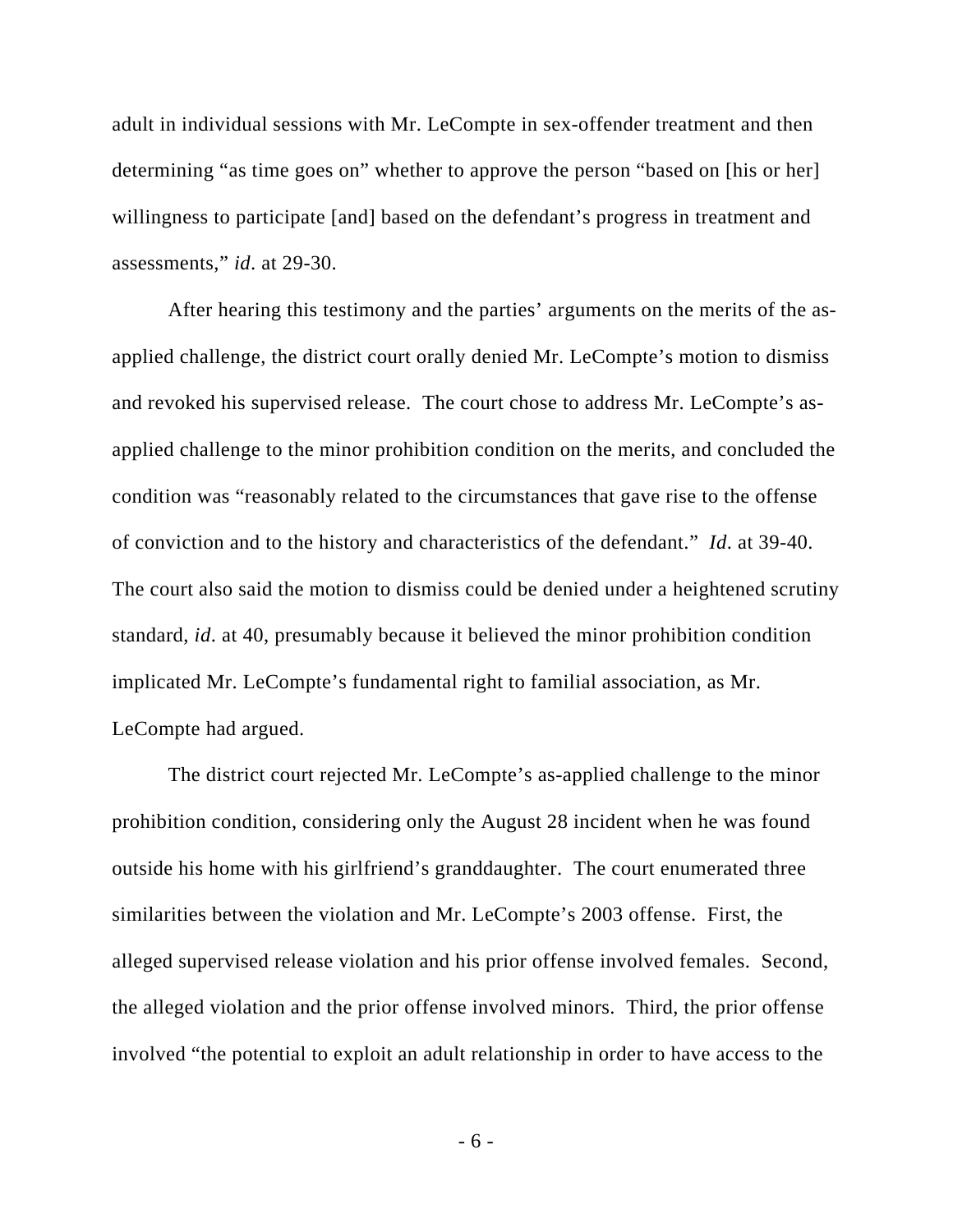minor female child," and the condition was intended to prevent that type of behavior. *Id*. 3

For Mr. LeCompte's violation of his supervised release condition, the district court calculated a Guidelines range of 6 to 12 months. The court sentenced Mr. LeCompte to six months in prison and five years of supervised release. It imposed six sex offender conditions. Mr. LeCompte objected generally to the imposition of sex offender conditions and to several of the conditions in particular. The court overruled the objections.

Mr. LeCompte now appeals the denial of his motion to dismiss. He also challenges the procedural and substantive reasonableness of the six sex offender conditions imposed.

# II. **DISCUSSION**

Because we reverse and remand for further consideration on the motion to dismiss, we need not reach Mr. LeCompte's remaining challenges to the conditions imposed after his supervised release was revoked.

 $\frac{1}{3}$ <sup>3</sup> As to the church incident, the district court determined Mr. LeCompte did not have sufficient notice on how to comply with the condition in church. It held that "in order to avoid allegations of unapproved contact in the future, Defendant will need to have an adult who has been approved by the probation officer as responsible and who is aware of the nature of Defendant's background and current offense with him when he attends church." ROA, Vol. 3 at 13.

On appeal, the Government relies only on the August 28 incident to justify the district court's denial of Mr. LeCompte's motion to dismiss. It does not rely on the prior contact with his girlfriend's minor granddaughter or the church incident.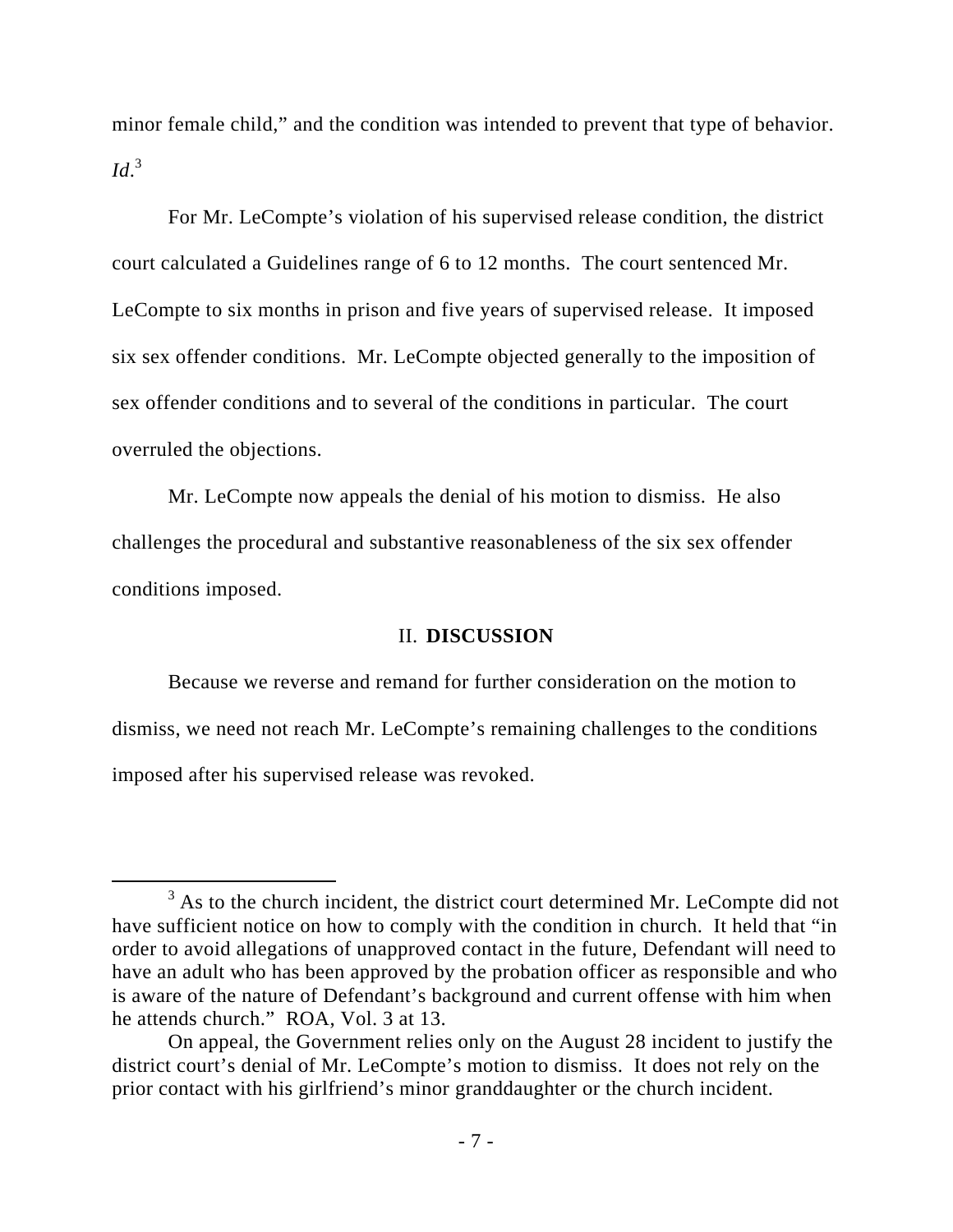#### A. *Motion to Dismiss*

The parties agree that the incident at Mr. LeCompte's residence was a violation of the minor prohibition condition. But Mr. LeCompte moved to dismiss the revocation petition based on an as-applied challenge to the condition itself. We consider (1) whether the district court properly considered Mr. LeCompte's motion to dismiss and, if so, (2) whether the district court properly analyzed the as-applied challenge.

# 1. **The District Court's Consideration of the Motion to Dismiss**

At the revocation hearing, the district court first determined that it had authority to rule on Mr. LeCompte's motion to dismiss, which challenged the supervised release condition as applied:

On that issue, really, the jurisdictional question, I'm going to, in effect, grant the motion . . . for the narrow holding or at least narrow authority to raise this issue at the district court level, that the argument is that the condition is unconstitutional as applied. . . . It's a narrow enough issue relating to the application of the condition of release to Mr. LeCompte specifically, so it is an as-applied kind of question that he's put forth.

ROA, Vol. 5 at 5-6, 39.

The Government disputes this ruling on appeal, contending "a district court does not have jurisdiction to consider a motion to dismiss a petition to revoke supervised release when the defendant could have, but did not, appeal from the sentence that imposed the conditions of supervised release." Aplee. Br. at 11. It notes Mr. LeCompte did not object when the minor prohibition condition was originally imposed in 2011, did not appeal the 2011 sentence, did not challenge the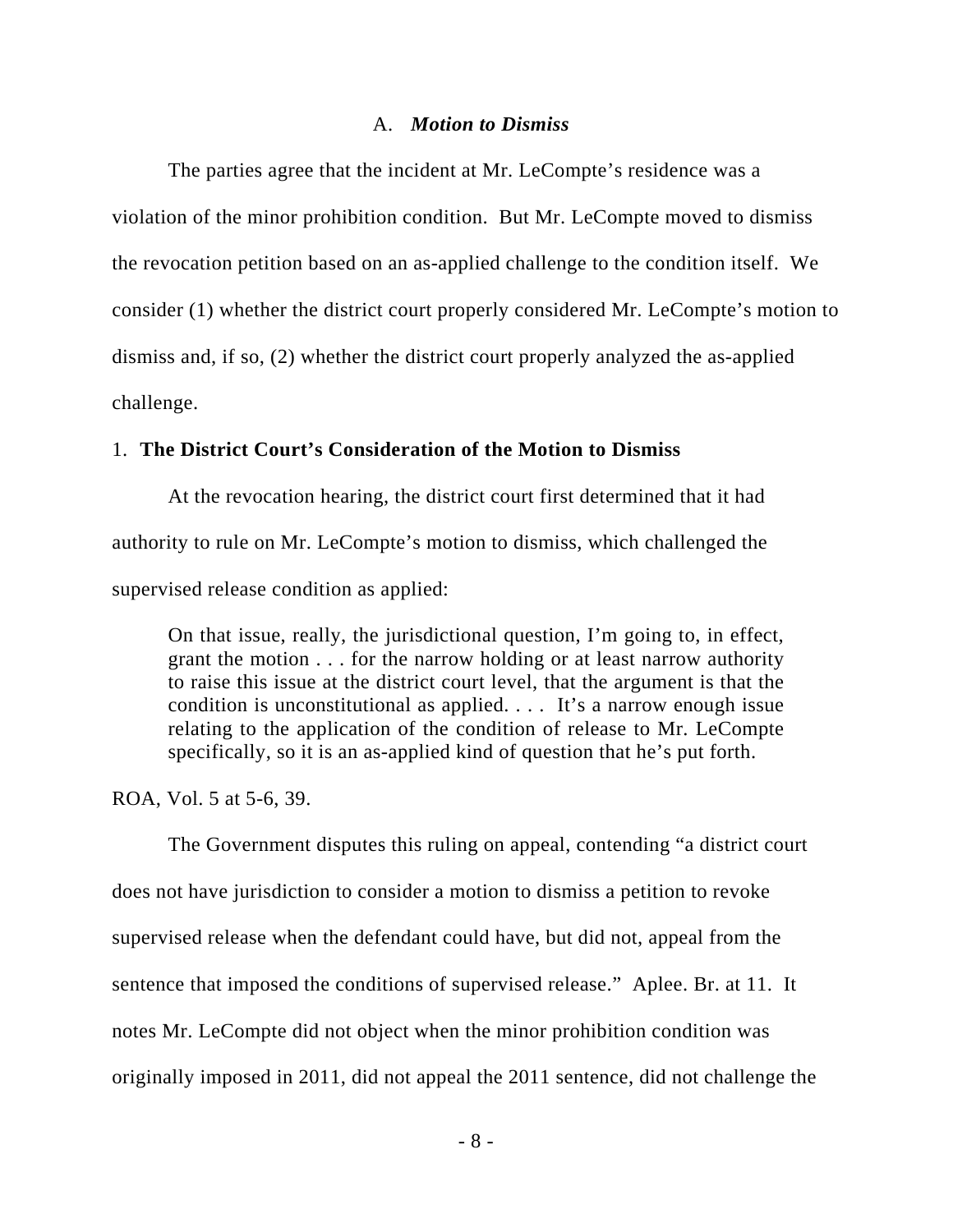condition in collateral proceedings under 28 U.S.C. § 2255, brought the present challenge more than three years after the 2011 sentence was imposed, and "required an evidentiary hearing to establish his theory." *Id*. at 8.<sup>4</sup>

A district court has jurisdiction under 18 U.S.C. § 3231 to hear cases involving "offenses against the laws of the United States." Further, under 18 U.S.C. § 3583(e)(3), a district court may consider whether a defendant's supervised release should be revoked. *See United States v. Bailey*, 259 F.3d 1216, 1218-19 (10th Cir. 2001); *see also United States v. Maloney*, 513 F.3d 350, 354 (3d Cir. 2008). The Government cites no authority for its assertion that Mr. LeCompte's failure to appeal the condition when it was first imposed would bar the district court from hearing his as-applied challenge. Indeed, it appears to concede that Mr. LeCompte could have made this as-applied challenge had he appealed the condition when it was first imposed. Aplee. Br. at 11 ("No one doubts that a defendant against whom a petition for supervised release is filed has the right to raise an as-applied challenge to the condition as a defense to the petition."). But Mr. LeCompte seems to stand in the same position in this revocation proceeding as a defendant who had challenged a condition on appeal and then lost. That defendant could still bring an as-applied challenge in a revocation proceeding, not because he or she had exhausted the right to appeal, but because the condition could be applied in a manner that would violate

 $\frac{1}{4}$  $4$  We are unsure what the Government's last contention about the evidentiary hearing means. Mr. LeCompte presented his as-applied theory in his motion to dismiss as well as during the revocation hearing.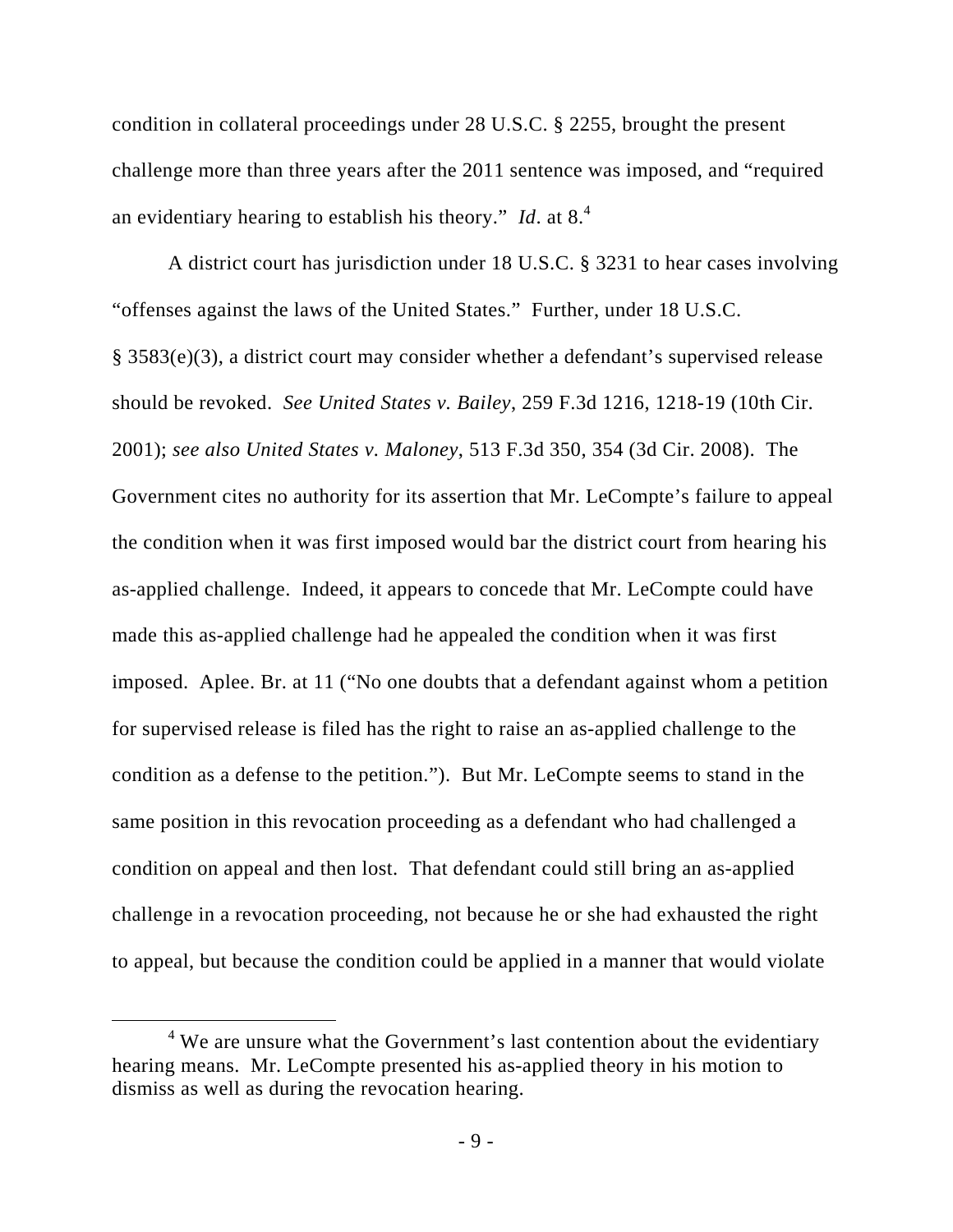his or her rights. Whether or not the defendant challenged the condition on appeal does not change that it could still be applied improperly.

When Probation files a petition for revocation of supervised release, a defendant may move to dismiss that petition because it is legally defective in some way, *see United States v. Davis*, 151 F.3d 1304, 1305-06 (10th Cir. 1998) (considering a defendant's motion to dismiss a petition for revocation of supervised release), including a challenge that the condition at issue is improper as applied to him. In an unpublished decision, our court permitted a defendant to make such an asapplied challenge to his supervised release condition even when he had failed to appeal the condition when it was first imposed. *See United States v. Kennedy*, 106 F. App'x 688, 690 (10th Cir. 2004) (unpublished).<sup>5</sup> In *Kennedy*, the government asserted that the defendant had waived an as-applied challenge to the revocation of his supervised release by failing to appeal the special condition within ten days after the entry of judgment. *Id*. We disagreed: "As Kennedy is not challenging the propriety of the special condition on its face, but rather is challenging the special condition as applied to his conduct, we conclude we have jurisdiction to hear his vagueness as applied argument." *Id*.

Other circuits also have approved of district courts' considering as-applied challenges to supervised release conditions when the defendant had failed to object to

 $\frac{1}{5}$  $<sup>5</sup>$  Although not precedential, we find the reasoning of this unpublished opinion</sup> instructive. *See* 10th Cir. R. 32.1 ("Unpublished decisions are not precedential, but may be cited for their persuasive value."); *see also* Fed. R. App. P. 32.1.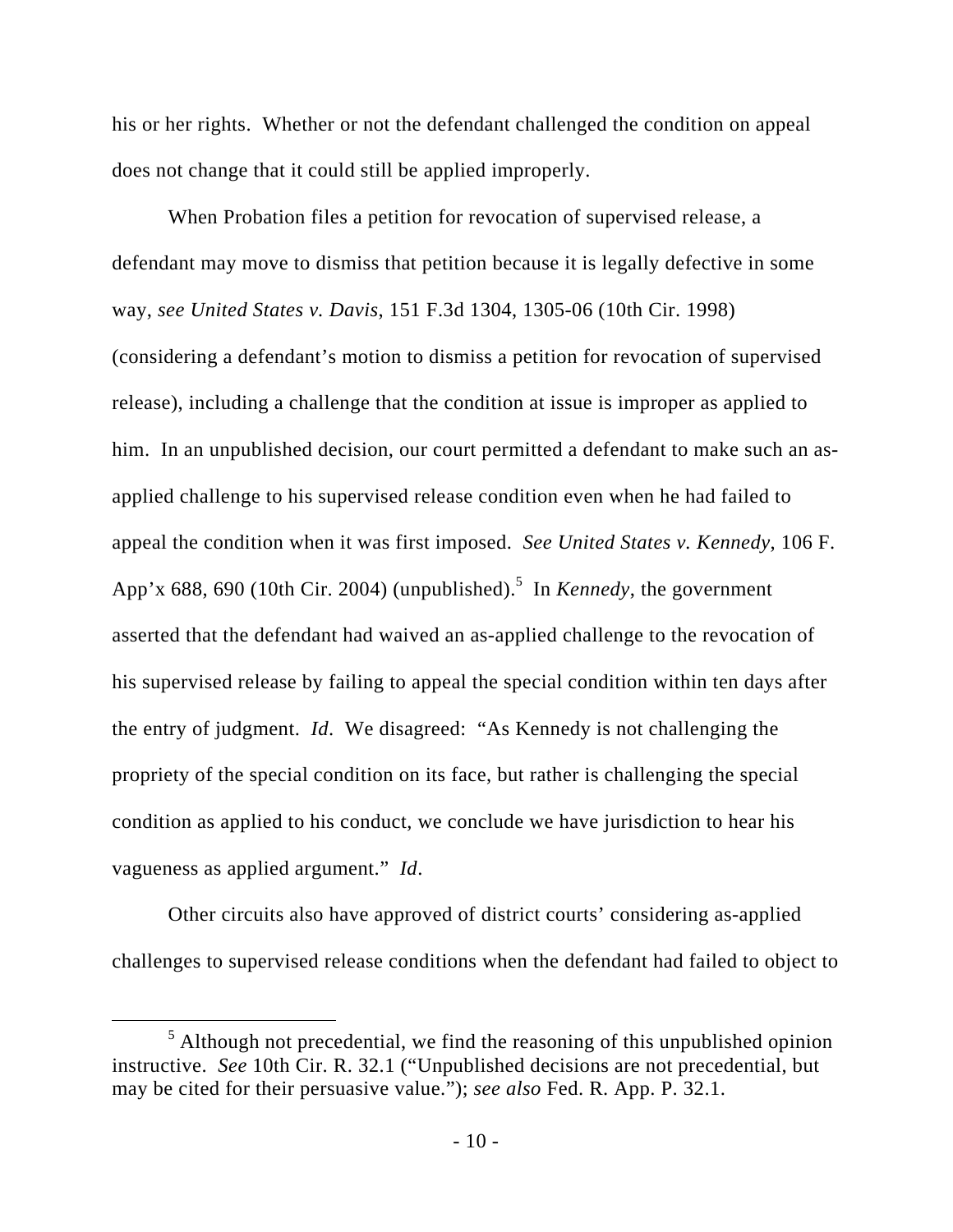or appeal the condition when imposed,  $6$  including as-applied challenges similar to the one in this case. $7$ 

 6 *See United States v. Brigham*, 569 F.3d 220, 232 (5th Cir. 2009) ("Because Brigham did not object to the imposition of these special conditions of supervised release at sentencing, the Court considers them only on an 'as applied' basis  $\dots$ ."); *United States v. Locke*, 482 F.3d 764, 766 (5th Cir. 2007) ("Locke did not challenge the conditions of probation when imposed, only upon revocation. As such, we view Locke's arguments as challenges to the constitutionality of certain conditions of his probation as applied to him in the revocation."); *United States v. Johnson*, 138 F.3d 115, 118 n.3 (4th Cir. 1998) (discussing *United States v. Taylor*, 321 F.2d 339, 341- 42 (4th Cir. 1963), in which the court permitted a defendant "to challenge the revocation of his probation for non-payment of his fine despite his failure, in an earlier appeal, to challenge the fine based on his inability to pay" because "the defendant did not challenge the imposition of his fine" and instead "challenged the propriety of the revocation based upon his failure to pay a fine he allegedly was unable to pay"); *United States v. Beech-Nut Nutrition Corp.*, 925 F.2d 604, 607 (2d Cir. 1991) ("A threshold issue raised by the government is whether appellant lost the right to appeal the denial of his request [to travel for business while on probation] because he failed to take an appeal from his original sentence. The government argues that appellant is, in effect, contesting the conditions of his probation, and not having done so at the time he was sentenced should be barred from appealing those conditions now. We disagree. Appellant is contesting the district court's application of the conditions of probation, not the conditions themselves.").

Courts have consistently said that a defendant cannot challenge the condition on its face at a revocation hearing. *See, e.g.*, *United States v. Helton*, No. 14-7070, 2015 WL 2342881, at \*2 (10th Cir. May 18, 2015) (unpublished); *United States v. Preacely*, 702 F.3d 373, 376 (7th Cir. 2012). But the challenge here is as-applied. In *Helton*, we cited to *Beech-Nut Nutrition Corp.* for its distinction between "facial challenges to conditions" and "challenges to their specific *application*" and its holding that district courts could hear the latter. 2015 WL 2342881 at  $*2$ .

<sup>7</sup> *See Brigham*, 569 F.3d at 232-33 (considering the appellant's arguments that the special conditions, as applied, violated the § 3583(d) factors); *Locke*, 482 F.3d at 768 (considering and rejecting an as-applied challenge to a "probation condition denying [the defendant's] access to the Internet" on the basis that it "imposed a greater deprivation of his First Amendment rights than was reasonably necessary"); *United States v. Friedberg*, 78 F.3d 94, 96-97 (2d Cir. 1996) (considering whether the district court's denial of the defendant's request to travel, which would have been an exception to a probation condition, met the Federal Probation Act goals of rehabilitating the defendant and protecting the public); *Beech-Nut Nutrition Corp.*,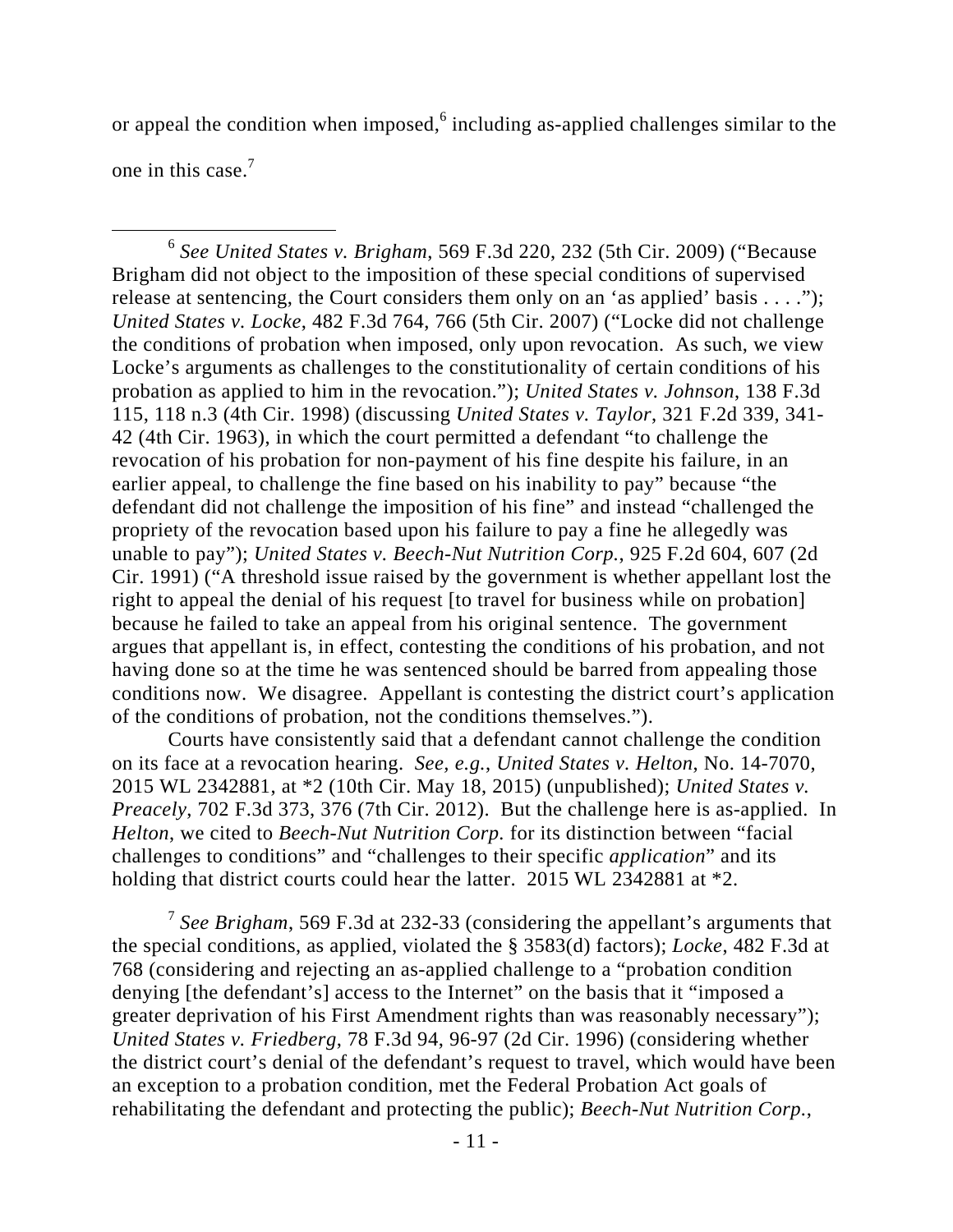The rationale for permitting an as-applied challenge is sound. When a court imposes a particular condition of supervised release, a defendant may not be able to anticipate that Probation will consider particular conduct prohibited. In fact, courts have dismissed challenges to conditions when first imposed based on a defendant's fear of hypothetical applications of the condition. *See United States v. Rhodes*, 552 F.3d 624, 628 (7th Cir. 2009) (rejecting as unripe the defendant's challenge to a condition that said he could be subject to penile plethysmograph testing because such testing would not necessarily be imposed after his release from prison); *United States v. Schoenborn*, 4 F.3d 1424, 1434 (7th Cir. 1993) (rejecting as unripe the defendant's argument that any violation of his supervised release, "say for missing an appointment with his probation officer or for drinking a beer," could result in additional jail time exceeding the statutory maximum because a court cannot render a decision in "hypothetical cases").

Thus, allowing as-applied challenges to the condition accounts for unanticipated applications. *See United States v. Mickelson*, 433 F.3d 1050, 1057 (8th Cir. 2006) (rejecting a facial challenge that a condition was unreasonable, but adding

 $\overline{a}$ 

<sup>925</sup> F.2d at 608 (considering whether the application of a condition served the Federal Probation Act goals of rehabilitating the defendant and protecting the public); *see also United States v. Roberts*, 229 F. App'x 172, 178 (3d Cir. 2007) (unpublished) (remanding the case with instructions to consider the defendants' argument, made in a request for a modification or clarification of their supervised release conditions, that a "condition, as applied by the probation office, does not meet the requirements of 18 U.S.C. § 3583(d) and that the probation office's refusal of permission for defendants to associate renders an otherwise permissible condition of release unconstitutional").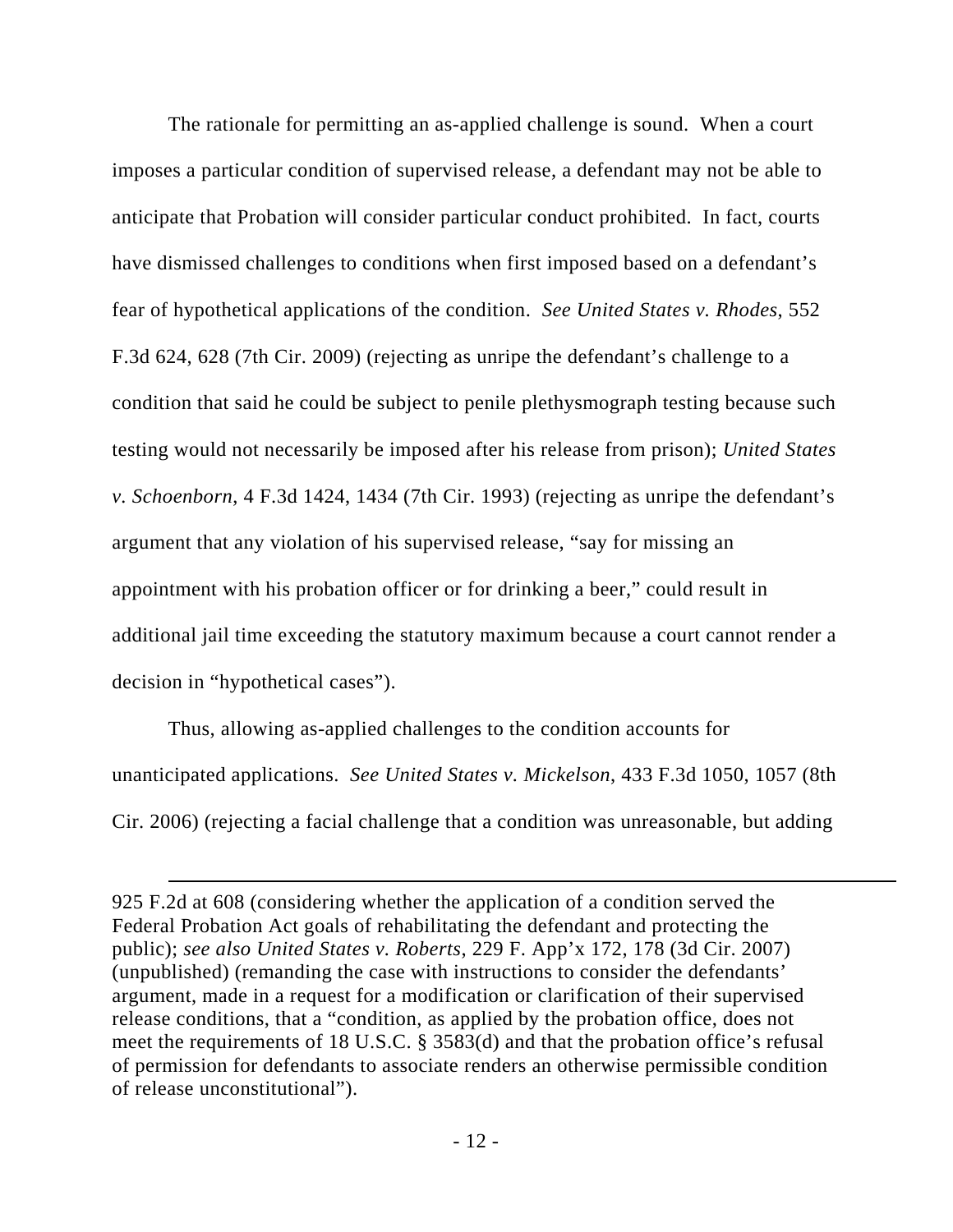that "if such permission is arbitrarily or unfairly denied, [the defendant] is free to seek relief from the district court under § 3583(e)"). To hold otherwise would place courts and defendants in a double bind: conditions may be unreviewable when initially imposed as unripe or too abstract but also unreviewable later on when applied to a particular factual scenario.

For these reasons, we reject the Government's arguments and review the district court's analysis of the motion to dismiss.

# 2. **The As-Applied Challenge**

We must determine whether the district court erred by denying Mr. LeCompte's motion to dismiss after determining the minor prohibition condition itself is proper as applied to the facts underlying the violation.

# a. *Standard of review*

The district court concluded the condition is proper as applied because "the special condition is reasonably related to the circumstances that gave rise to the offense of conviction and to the history and characteristics of the defendant." ROA, Vol. 5 at 39-40.

We review the "district court's decision to revoke supervised release for abuse of discretion. Legal questions relating to the revocation of supervised release are reviewed *de novo*. A district court necessarily abuses its discretion when it makes an error of law." *United States v. Disney*, 253 F.3d 1211, 1213 (10th Cir. 2001) (quotations and citations omitted); *see also United States v. Brigham*, 569 F.3d 220, 232-34 (5th Cir. 2009) (stating "[w]hile revocation decisions are reviewed for abuse

- 13 -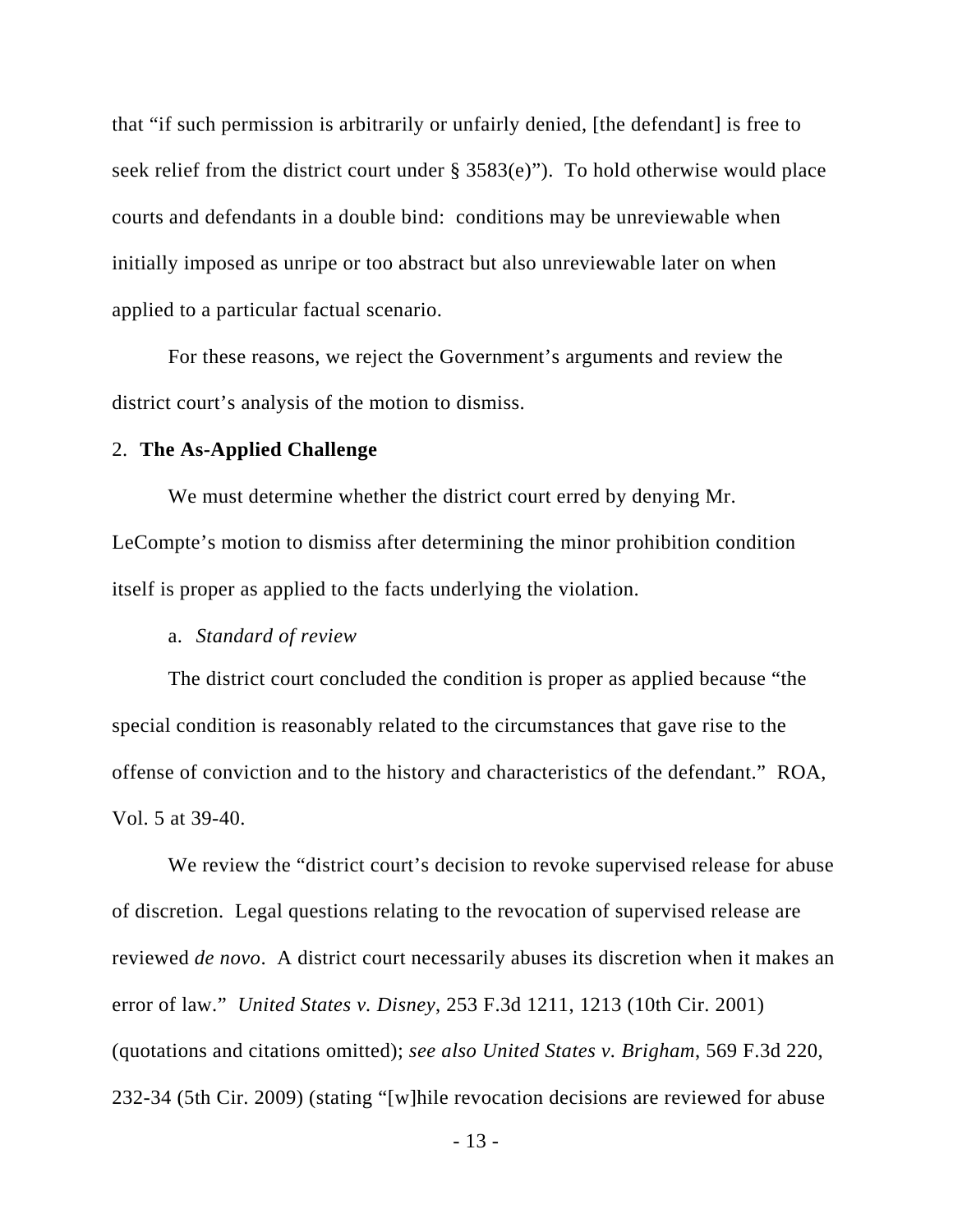of discretion, the legal and constitutional bases of the challenges thereto are reviewed *de novo*" and then analyzing the as-applied challenge seemingly under de novo review); *United States v. Locke*, 482 F.3d 764, 766-68 (5th Cir. 2007) (same); *United States v. Roberts*, 229 F. App'x 172, 175 (3d Cir. 2007) (unpublished) (noting its consideration of the district court's denial of the defendants' motion to reconsider, which was based on an as-applied challenge, "is plenary where the denial was based on the interpretation and application of a legal precept" (quotations omitted)).<sup>8</sup>

b. *Merits* 

Mr. LeCompte argues the minor prohibition condition is unreasonable under

18 U.S.C. § 3583(d) as applied to his conduct. We remand for further proceedings consistent with this opinion.

18 U.S.C. § 3583(d) provides that conditions of supervised release must:

(1) [be] reasonably related to the factors set forth in section  $3553(a)(1)$ ,  $(a)(2)(B)$ ,  $(a)(2)(C)$ , and  $(a)(2)(D)$ ;

(2) involve[] no greater deprivation of liberty than is reasonably necessary for the purposes set forth in section  $3553(a)(2)(B)$ ,  $(a)(2)(C)$ , and  $(a)(2)(D)$ ; and

(3) [be] consistent with any pertinent policy statements issued by the Sentencing Commission pursuant to 28 U.S.C. 994(a).

 <sup>8</sup>  $8$  We base our analysis only on the August 28 incident. The condition, as applied, restricted Mr. LeCompte's association with his girlfriend's granddaughter, not a child or grandchild of his own. Mr. LeCompte argues a heightened standard of review applies because of an alleged restriction on his right to familial association and his First Amendment associational right. This circuit has not squarely addressed what standard of review applies under these circumstances, and we need not address this issue here given that we reverse under the abuse-of-discretion standard.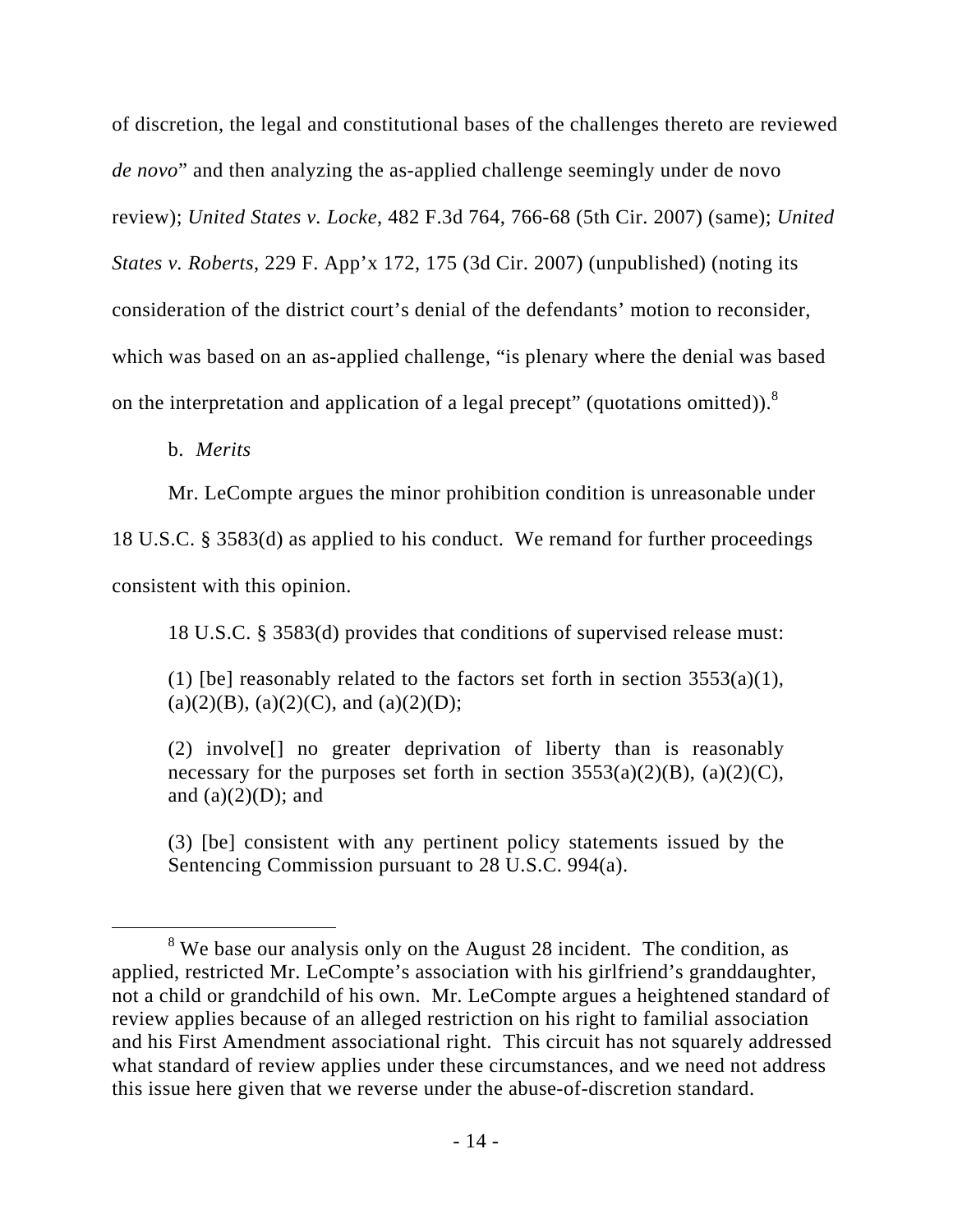18 U.S.C. § 3583(d). The relevant § 3553 factors for § 3583(d)(1) are (i) the nature and circumstances of the offense and the defendant's history and characteristics, (ii) the deterrence of criminal conduct, (iii) the protection of the public from further crimes of the defendant, and (iv) the defendant's educational, vocational, medical, or other correctional needs. *Id*. §§ 3553(a)(1), (a)(2)(B), (a)(2)(C), and (a)(2)(D). The relevant § 3553 factors for § 3583(d)(2) are the same (ii) through (iv) factors. *Id*. §§ 3553(a)(2)(B), (a)(2)(C), and (a)(2)(D). We consider § 3583(d)(1) and  $§ 3583(d)(2)$  in turn.

# i.  $§ 3583(d)(1)$  factor—reasonably related to the nature and circumstances of the offense and the defendant's history and characteristics

The relevant offense is the failure-to-register offense. The "nature and circumstances" of the offense and Mr. LeCompte's "history and characteristics" include his prior sex offense, which was the basis for the registration requirement.

On the § 3583(d)(1) requirement, the district court made three findings. First, the supervised release violation and his prior offense involved females. Second, the violation and the prior offense involved minors. Third, the prior offense involved "the potential to exploit an adult relationship in order to have access to the minor female child," and the condition was intended to prevent that type of behavior. As we discuss below, the district court's reasoning does not show how application of the condition to the facts underlying the violation was "reasonably related" to the prior offense. Further, the district court failed to discuss key facts about the prior sex offense and the defendant's history and characteristics.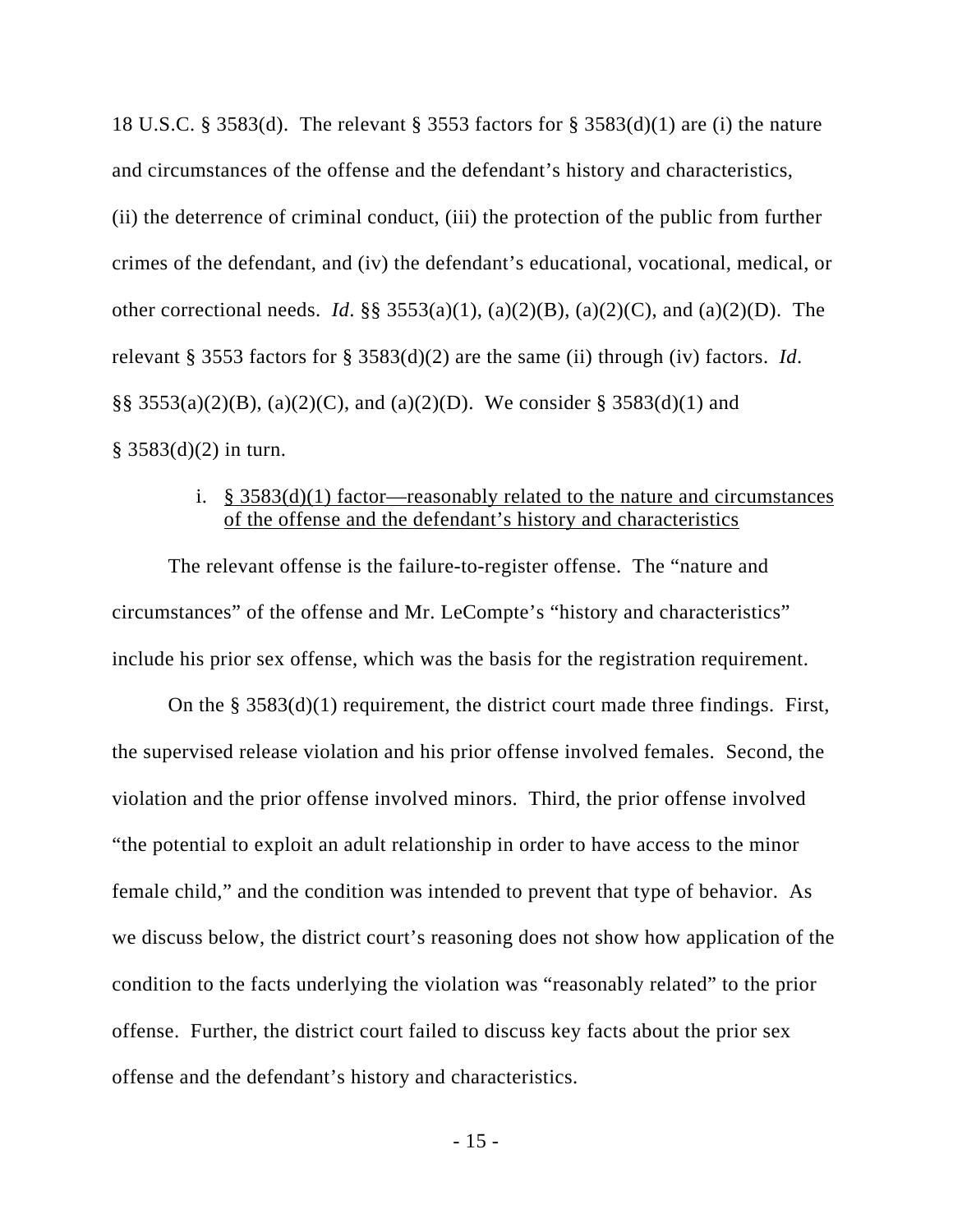# 1) The district court's three comparisons $9$

The district court's main reason for applying the minor prohibition condition to the facts underlying the violation involved surface comparisons to Mr. LeCompte's prior sex offense. Our recent decision in *United States v. Martinez-Torres*, No. 14- 2084, 2015 WL 4590987, at \*1 (10th Cir. July 31, 2015), suggests this alone may not suffice:

The district court's sole expressed reason for the condition was that Defendant had been convicted of a sex offense—intentionally causing the penetration of the sexual organ of a child younger than 14 years of age. But that is not enough. Before imposing the special condition, the district court needed to make an individualized assessment of whether it was appropriate for Defendant.

No such individualized assessment was made here. Moreover, the district court's three comparisons fall short.

The first two comparisons—the prior offense and the revocation violation both involved a female and a minor—are superficial. Beyond these general similarities, the prior sex offense differed significantly from what happened here. Mr. LeCompte's prior offense involved sexual conduct with a teenager. By contrast, the revocation offense involved no apparent inappropriate conduct and consisted of sitting with Mr. LeCompte's girlfriend's three-year-old granddaughter in the

 $\frac{1}{\sqrt{9}}$  $\degree$  Case law on how to consider as-applied challenges based on § 3583(d) is virtually nonexistent. The cases discussed in the next sections involved the imposition of sex offender conditions, not the application of an already-imposed condition to a violation of supervised release. In each one, the court doubted the reasonableness of a sex offender condition imposed in the first instance because the record lacked support to justify the condition. These decisions inform our review of the district court's as-applied analysis.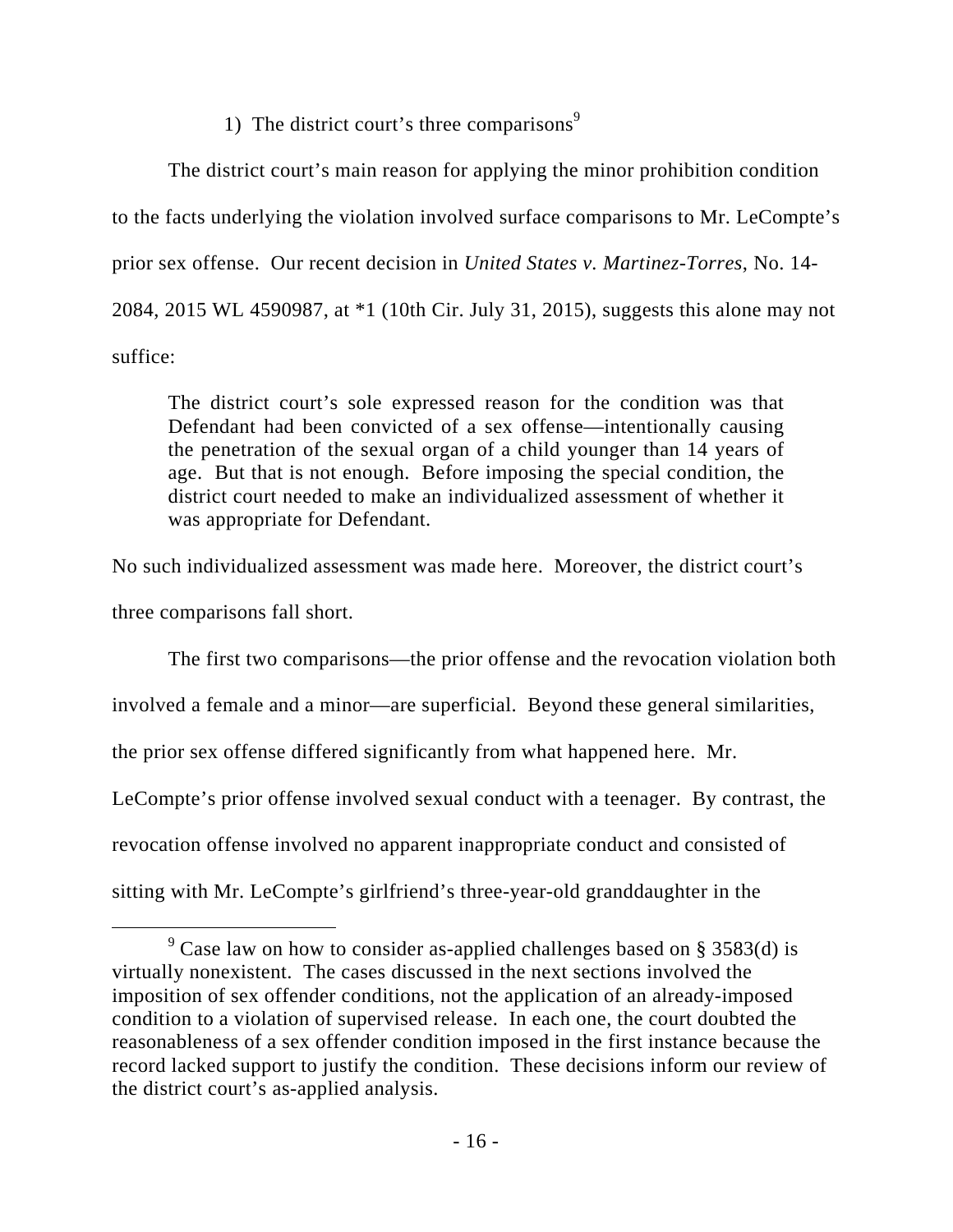presence of other adults, including his grandparents, his girlfriend, and her adult daughter.

We also question whether the district court supported its equating the prior sex offense and the revocation violation as both involving "the potential to exploit an adult relationship in order to have access to the minor female child." The court failed to explain how Mr. LeCompte's sitting with his girlfriend and her granddaughter outside his residence in the presence of other adults established this concern.

2) What the district court failed to discuss

The district court failed to discuss relevant aspects of the prior sex offense and Mr. LeCompte's history and characteristics. In particular, it did not discuss the absence of any sex offenses or offenses against minors since Mr. LeCompte's prior sex offense and the age of the prior sex offense. $10$ 

First, Mr. LeCompte showed he has engaged in only age-appropriate relationships and has not had any inappropriate incidents involving minors since his prior sex offense.11 In this respect, we find persuasive *United States v. Goodwin*, 717 F.3d 511, 513-14 (7th Cir. 2013), which concerned a similar condition imposed for a failure-to-register conviction. The Seventh Circuit vacated the condition, holding

<sup>&</sup>lt;sup>10</sup> "Although we are not hypertechnical in requiring the court to explain why it imposed a special condition of release—a statement of 'generalized reasons' suffices—the explanation must be sufficient for this court to conduct a proper review." *Martinez-Torres*, 2015 WL 4590987, at \*4 (citation omitted). The district court's as-applied analysis fell short of the "necessary individualized assessment" that would be required and makes our review difficult. *Id*.

 $11$  Mr. LeCompte was convicted for attempted burglary in 2010.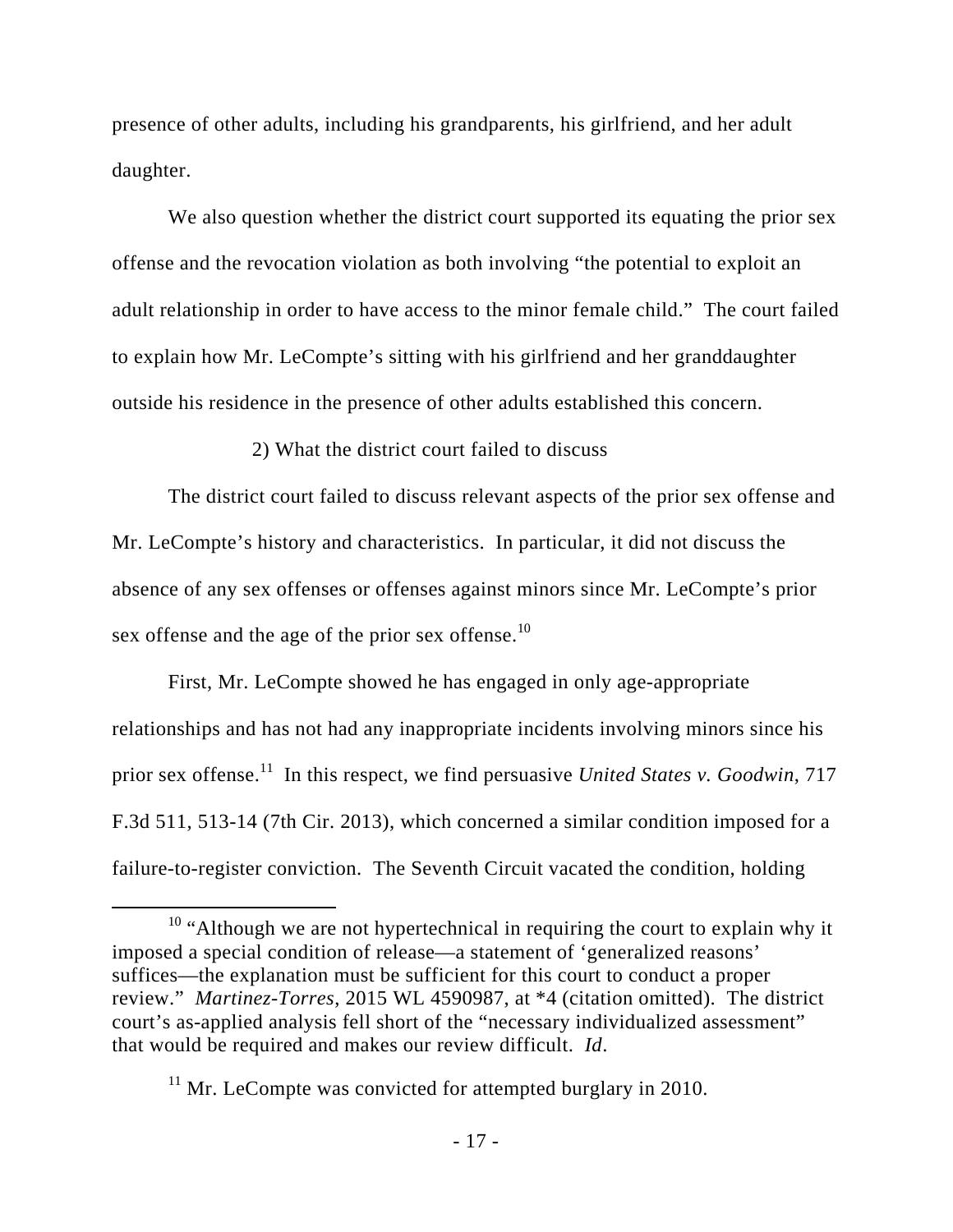such a "sweeping condition" could not be reasonably related to the appellant's prior sex offense involving a minor "particularly since there is no evidence in the record of any incidents involving minors in the almost two decades since [the appellant's] 1994 conviction." *Id*. at 523.

Second, the district court failed to address the remoteness of Mr. LeCompte's prior sex offense. In *United States v. Dougan*, 684 F.3d 1030, 1034 (10th Cir. 2012), we held the district court had abused its discretion when it imposed sex offender conditions for a robbery conviction based on a 17-year-old offense that involved sexual conduct. Although we did not establish a bright-line rule for when a sex offense becomes too remote in time, we determined this 17-year-old conviction was too remote in time to be reasonably related to the imposition of sex-offender conditions: "The government presented no evidence that Dougan has a propensity to commit any future sexual offenses or that Dougan has committed any sexual offense since [his prior sex offense], at the latest. Dougan has shown no proclivity toward sexual violence over the last seventeen years." *Id.* at  $1037$ <sup>12</sup> This court held as such

 $12$  Other circuits have similarly held that old offenses can be too remote in time to justify the imposition of certain conditions. *See, e.g.*, *United States v. Sharp*, 469 F. App'x 523, 525-26 (9th Cir. 2012) (unpublished) (vacating sex offender conditions imposed for a felon in possession of a firearm conviction because the 10-year-old sex offense was too old and the conditions were not "reasonably related to his past violations of court-ordered conditions, none of which involved sexual behavior"); *United States v. Kent*, 209 F.3d 1073, 1074, 1077 (8th Cir. 2000) (vacating a condition prohibiting contact with the defendant's wife imposed for a white-collar conviction when the physical, mental, and emotional abuse of the wife occurred 13 years earlier, there had been no abuse since then, and there was no evidence on the defendant's current mental condition). Indeed, the Ninth Circuit held that a 10-year-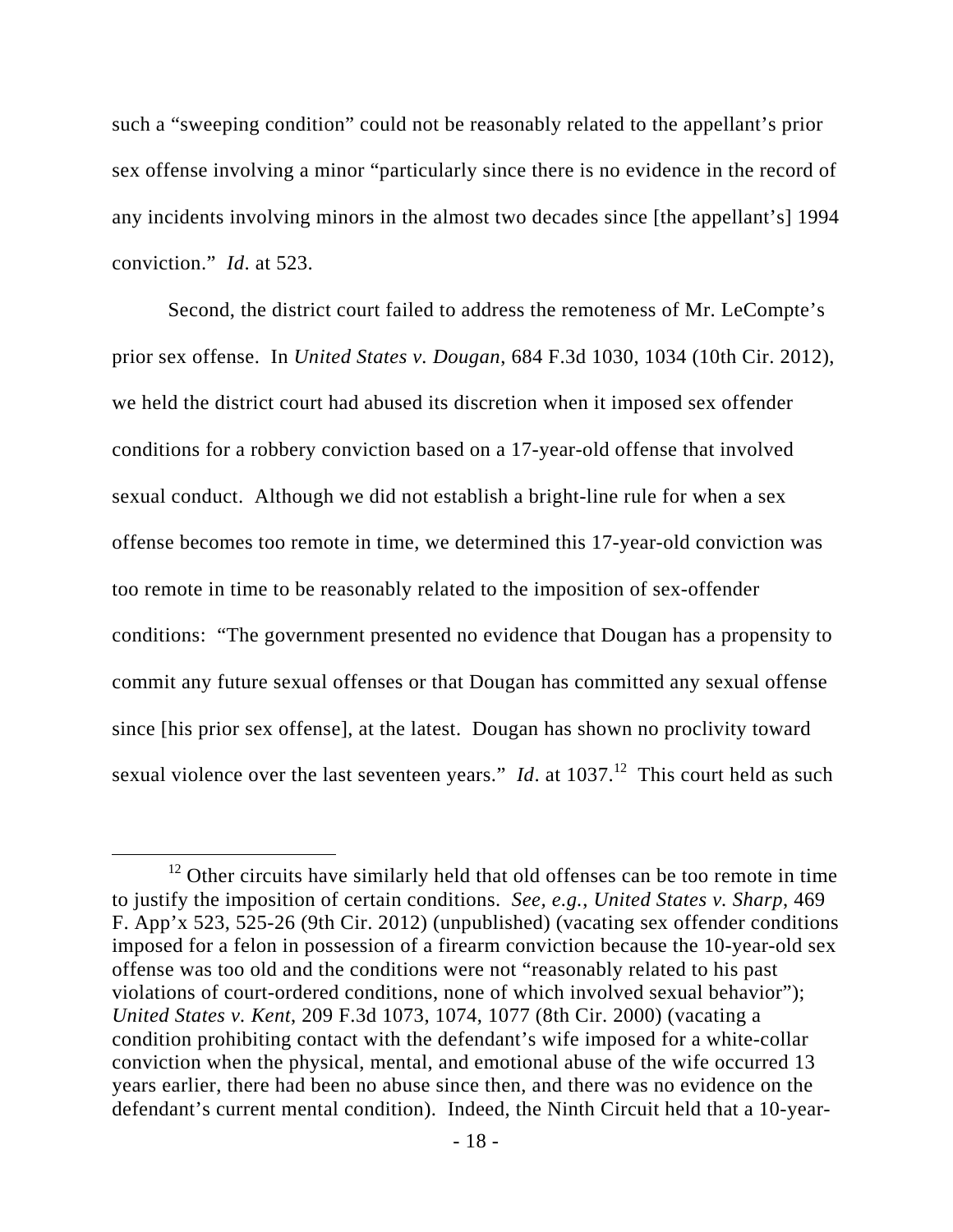even though the defendant failed to register as a sex offender on two occasions. *Id*. at 1034, 1037.<sup>13</sup>

# ii. § 3583(d)(2) factor—no greater deprivation of liberty than reasonably necessary for deterrence, protection of the public, and rehabilitation

There is no indication the district court considered whether applying the minor prohibition condition to the facts underlying the violation would "involve[] no greater deprivation of liberty than is reasonably necessary," 18 U.S.C. § 3583(d)(2), to achieve the purposes of deterring criminal activity, protecting the public, and promoting the defendant's rehabilitation, *see id*. §§ 3553 (a)(2)(B), (a)(2)(C), and  $(a)(2)(D).<sup>14</sup>$ 

The district court did not explain how applying the minor prohibition condition

to the conduct here would achieve the purposes of deterring criminal activity,

protecting the public, and promoting the defendant's rehabilitation. The court also

it is permissible to impose special sex-offender-related conditions of supervised release even where the crime of conviction is not a sex crime, in such cases we would require a stronger nexus than we have here between the defendant's history and characteristics and the sexoffender-related conditions before we could conclude that the latter were 'reasonably related' to the former.

*Id.* at 1036 (citation omitted).

 $\overline{a}$ 

<sup>14</sup> *See supra*, note 11.

old sex offense was too remote to be reasonably related to special sex offender conditions.

<sup>&</sup>lt;sup>13</sup> We also note that the "failure to register is a fundamentally different kind of crime than a sex offense." *Dougan*, 684 F.3d at 1037. Even though